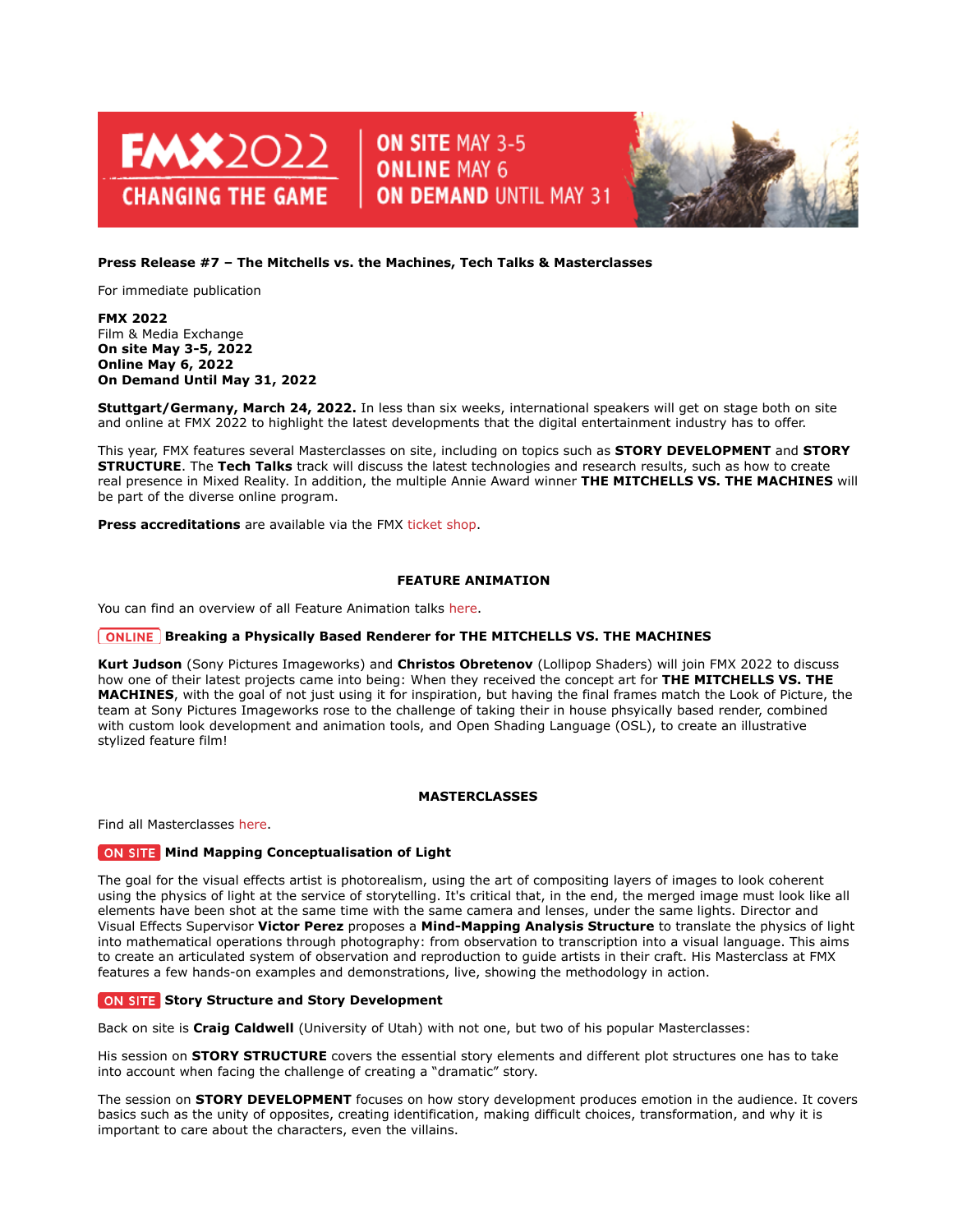## **TECH TALKS**

Technology and latest research results are major driving forces in creative industries today. The Tech Talks, curated by **Prof. Volker Helzle** (Filmakademie Baden-Wuerttemberg) provide a vivid perspective to new and upcoming solutions that extend the creative process in media production.

Find an overview of all Tech Talk presentations [here.](https://fmx.de/en/program-2022/list?t=1433)

#### **CITE Creating Presence in Mixed Reality**

Imagine being able to have a conversation with someone who is hundreds of miles away, but it feels like they are actually there with you in the same room. Technologies which could achieve this - **true Presence** - would change the world. They would bring distant family and friends closer together, transform the way we work and reduce carbon footprints. However, creating compelling interactive experiences involving other people in mixed reality is a challenging task combining expertise in computer vision, graphics, AI and engineering. In his talk **Darren Cosker** (Microsoft) will examine some of the technologies required to make this a reality, the progress we have made, and the challenges ahead.

## **ON SITE** Unleashing the power of the artist with Machine Learning

It's no secret that **Machine Learning** has been on the rise in visual effects. Over the past few years, we've seen the impact it's had on the VFX industry and the technology that has emerged because of it. With its increased popularity comes an opportunity for a more streamlined and efficient way of working, but where did this all start?

Sitting down with Foundry's Research Engineer **Mairéad Grogan**, we take a look at how Foundry is investigating cutting-edge Machine Learning technology to put into the hands of the VFX community and how it inspired the development of the CopyCat node in Nuke, giving artists full control over the types of effects they can generate using Machine Learning.

#### **SILVER PARTNER**

**RISE | Visual Effects Studios** and **Scanline VFX** join FMX 2022 as Silver Partners. Both studios will not only be part of the program and Recruiting Hub, but will each sponsor a **Get-Together**, giving the audience the opportunity to enjoy a free drink and network on the FMX Square after the conference program.

#### **RISE | Visual Effects Studios**

RISE | Visual Effects Studios was founded in 2007 in Berlin. The plan was to focus with a small, hand-picked team on German TV and feature film effects – but that plan failed. Today, over 260 artists call the award-winning company their creative home in Stuttgart, London, Munich, Cologne and Berlin, making it one of the biggest VFX studios in Europe. Recent work includes Marvel Studios ETERNALS, Warner Bros. FANTASTIC BEASTS 3 and Sony Pictures UNCHARTED.

Find out more about RISE [here.](https://www.risefx.com/)

#### **Scanline VFX**

Scanline VFX is noted for its creation of natural phenomena such as fire, smoke and water on disaster epics such as SAN ANDREAS and INDEPENDENCE DAY: RESURGENCE. Its work as lead vendor on GODZILLA VS. KONG highlights Scanline's increasing expansion into character and creature work. Recent projects include THE ADAM PROJECT, THE BATMAN, ETERNALS, SHANG-CHI AND THE LEGEND OF THE TEN RINGS, and FREE GUY. Projects currently in production include AQUAMAN AND THE LOST KINGDOM, THE FLASH, BLACK ADAM, STRANGER THINGS SEASON 4, SHAZAM! FURY OF THE GODS, THE GRAY MAN for directors Joe and Anthony Russo, and SLUMBERLAND for director Francis Lawrence.

Learn more about Scanline VFX [here.](https://www.scanlinevfx.com/)

#### **FORUM NEWS**

Plenty of companies and schools have confirmed their participation in FMX 2022, sharing insights into their products, services and curricula at the FMX Forum.

Recruiting Hub: [DNEG,](https://www.dneg.com/) [Jellyfish Pictures,](https://hr.jellyfishpictures.co.uk/) [Mikros Animation,](https://www.mikrosanimation.com/) [Pixomondo,](https://www.pixomondo.com/) [Recom,](https://www.recom.de/en/portfolio#ALL) [TCS Talent](https://www.tcstalent.com/) 

Workshops: [Binary Alchemy,](https://www.binaryalchemy.de/) [Esri,](https://www.esri.com/en-us/home) [Invictus,](https://invictusproject.eu/) [Substance by Adobe](https://www.adobe.com/products/substance3d/3d-augmented-reality.html)

Marketplace: [HTC,](https://www.htc.com/) [InstaLOD,](https://instalod.com/) [Substance by Adobe,](https://www.adobe.com/products/substance3d/3d-augmented-reality.html) [The Captury](https://captury.com/) 

School Campus: [Catalyst - Institute for Creative Arts and Technology](https://catalyst-berlin.com/film) (ONLINE), [Hochschule Darmstadt - University of](https://h-da.de/en/) [Applied Sciences,](https://h-da.de/en/) [Mediadesign University of Applied Sciences \(MD.H\),](https://en.mediadesign.de/) [National Film School of Denmark,](https://www.filmskolen.dk/english) [Technische](https://www.th-owl.de/medienproduktion/) [Hochschule Ostwestfalen-Lippe - University of Applied Sciences and Arts \(Department Media Production\)](https://www.th-owl.de/medienproduktion/)